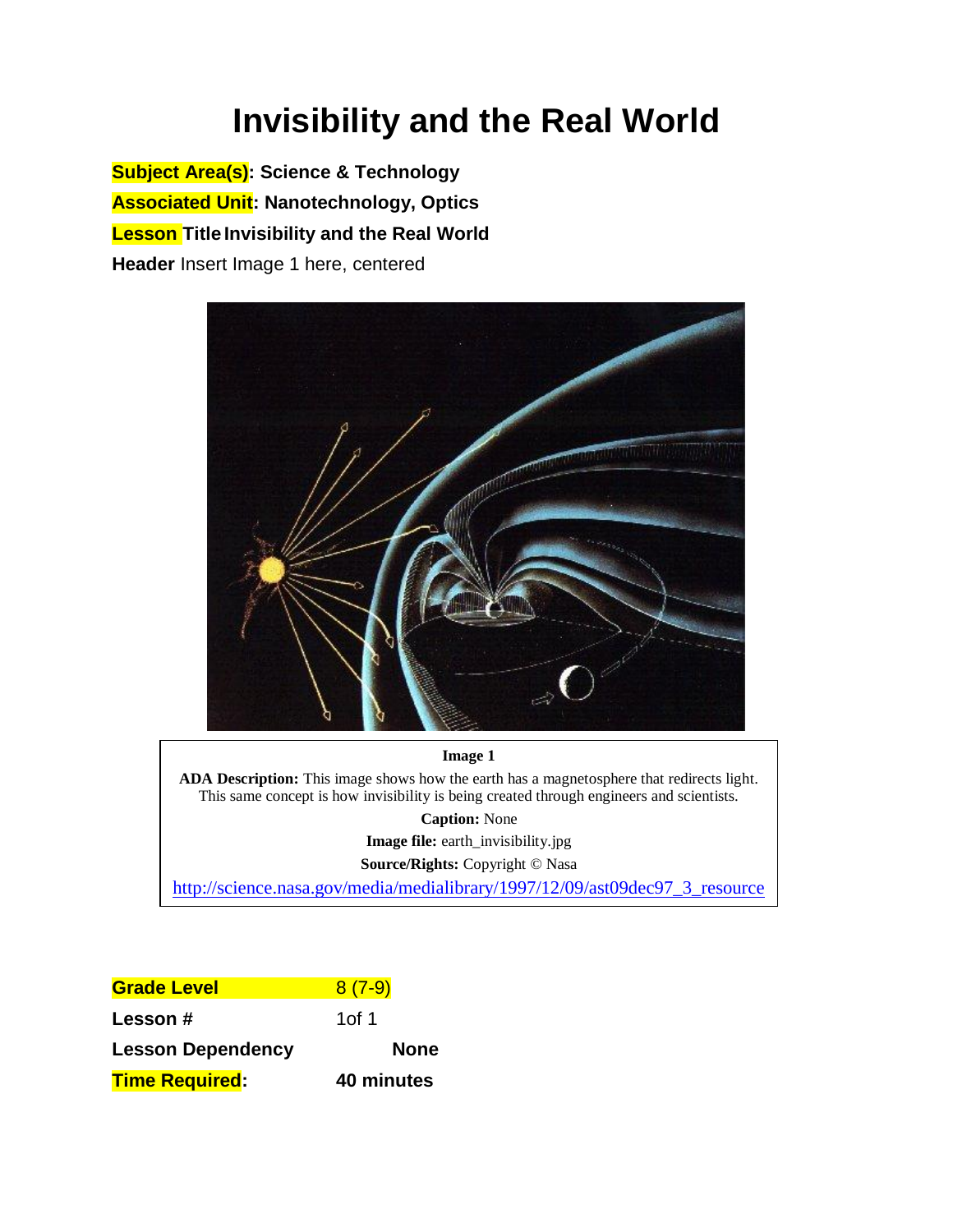# **Summary:**

Building off the curiosity students have with superpowers and magical events, students will learn about the role nanotechnology has in implementing real world invisibility. By acquiring knowledge about the manipulation of light and the optics behind invisibility or camouflage, students will be taught how engineers are addressing this advancement through the creation of metamaterial. Afterwards, students will also be encouraged to think about the moral implications of this technology.

### **Engineering Connection**

Material engineers along with electrical engineers have been researching the area of carbon nanotubes and metamaterials for many years now. The application of nanotechnology has been used by engineers in food, clothing, and buildings. In the area of invisibility and camouflage, engineers have been able to use the principles of light refraction to allow light to pass right through an object (metamaterials).

# **Engineering Category** = #1

Choose the category that best describes this lesson's amount/depth of engineering content:

- 1. Relating science and/or math concept(s) to engineering
- 2. Engineering analysis or partial design
- 3. Engineering design process

# **Keywords**

Nanotechnology, refraction, optics, metamaterials,

### **Educational Standards**

### **International Technology and Engineering Educators Association (ITEEA) Standards**

Standard 1, Grade Level 6-8, F. New products and systems can be developed to solve problems or to help do things that could not be done without the help of technology. Standard 1, Grade Level 6-8, G. The development of technology is a human activity and is the result of individual and collective needs and the ability to be creative. Standard 3, Grade Level 6-8, F. Knowledge gained from other fields of study has a direct effect on the development of technological products and systems.

Standard 4, Grade Level 6-8, E. Technology, by itself, is neither good nor bad, but decisions about the use of products and systems can result in desirable or undesirable consequences.

Standard 4, Grade Level 6-8, F. The development and use of technology poses ethical issues.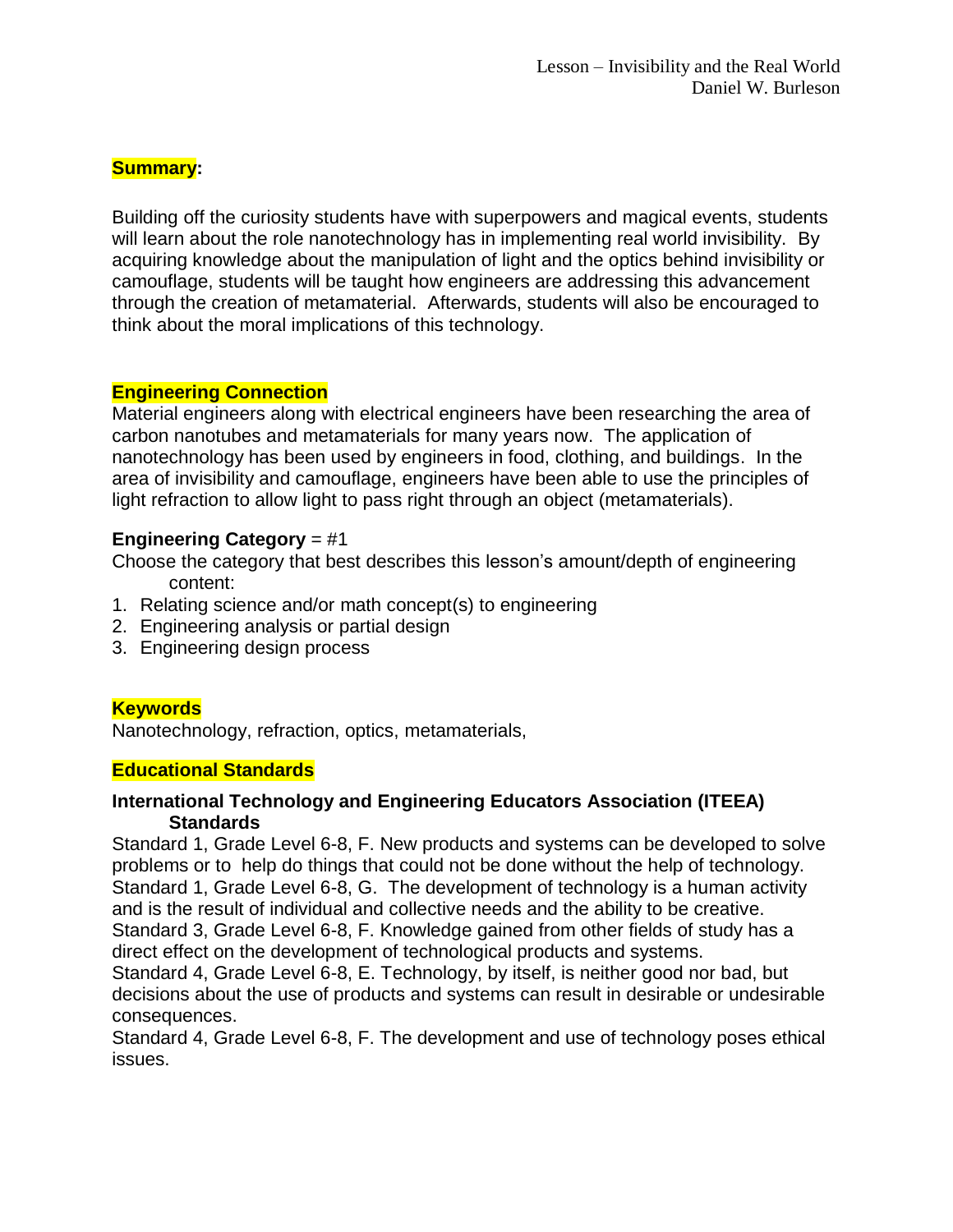# **Texas Essential Knowledge and Skills (TEKS)**

### Technology Applications

126.12 (c) (1) (D) identify the impact of technology applications on society through research, interviews, and personal observation; and

126.12 (c) (1) (E) demonstrate knowledge of the relevancy of technology to future careers, life-long learning, and daily living for individuals of all ages.

126.16 (c) (6) (A) define and use current technology terminology appropriately 126.16 (c) (6) (I) evaluate the relevance of technology as it applies to college and career readiness, life-long learning, and daily living;

### **Pre-Requisite Knowledge**

Basic understand of what nanotechnology is and general concept of optics (See Associated Activities)

### **Learning Objectives**

After this lesson, students should be able to:

- Name one examples of how nanotechnology can make the real world invisible.
- Explain how invisibility exists in everyday life.
- Explain the science behind invisibility.
- Be able to give an opinion on the ethical dilemma associated with nanotechnology and invisibility.

### **Introduction / Motivation**

Does the world of Harry Potter exist in our world? (Call on one student who said yes and one student who said no and have them give their reasoning). While some of the actions that occur in Harry Potter seem beyond our world, other actions are closer to reality than you might think. Present on the board four magical actions that occur in the Harry Potter series: 1) Invisible Clock 2) Flying Broomsticks 3) Spells 4) Talking Animals. Which of these seems the most likely to be real? (Poll the students and call one of the students who did not choose invisibility and ask that student why it is not realistic) Believe it or not, invisibility has been going on in our world of many years. How did Harry Potter use invisibility? (Show a scene from Harry Potter and the Sorcerer's Stone where Harry uses the invisible clock). While it may not be as simple as throwing a blanket over oneself, invisibility occur in nature and can also occur by great advancements in engineering.

Today I am going to make you a believer in invisibility.

# **Lesson Background & Concepts for Teachers**

The Optics of Invisibility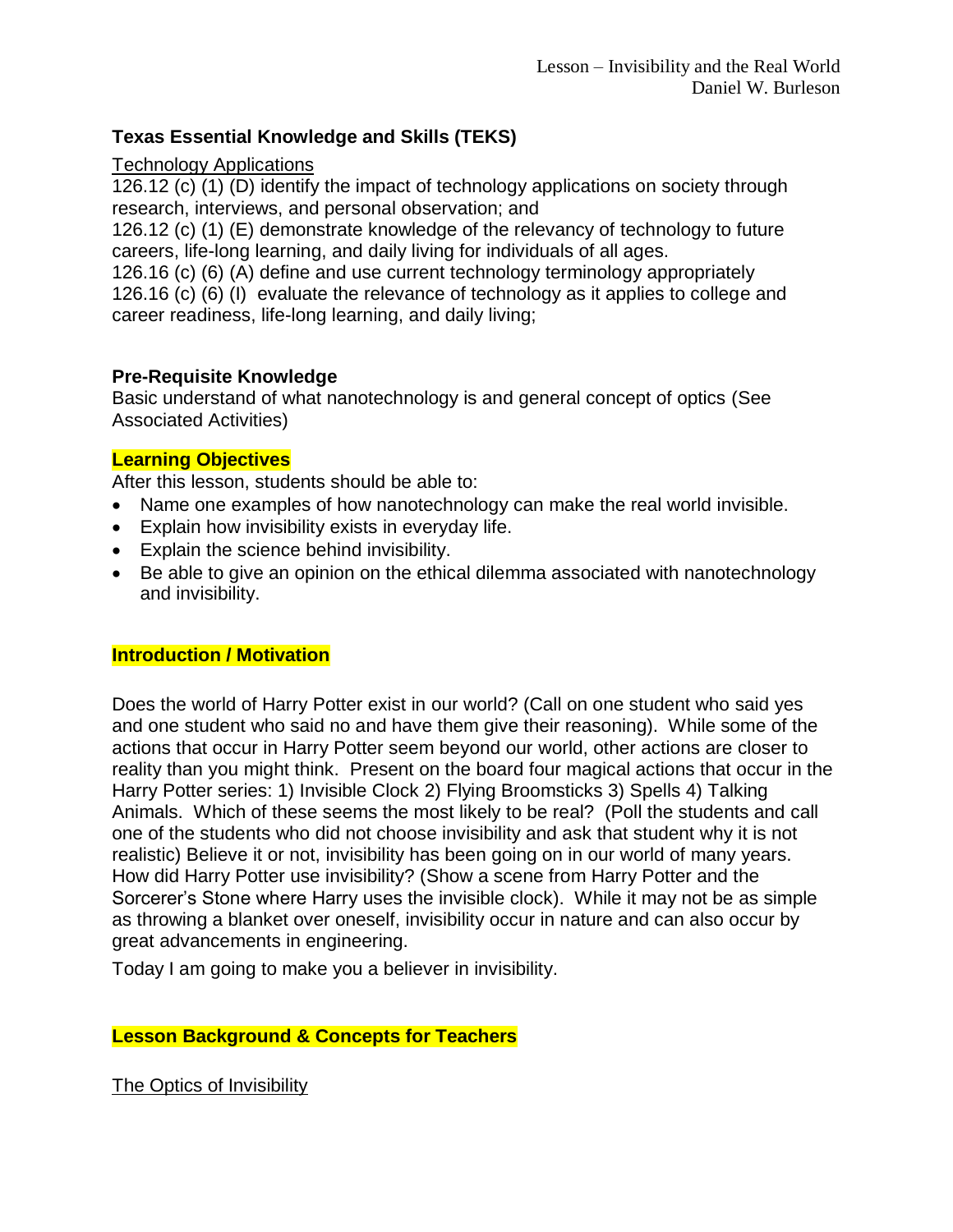How do we see things? Simply, the reflection of light from one object by to our eyes allows us to see. Take this image for example (Image 2, right), for something to be visible it requires two items, (1) light and (2) a surface that reflects. So what happens if we eliminate that surface? How would that make a difference? A clear window is an example of this (if available, hold up a piece of glass). Glass or similar products allow us to look straight through them because the light passes straight through the material allow the object behind it to be reflected back.

**Image** Insert Image 2, right justified, wrapped with text



However, when talking about invisibility, the discussion really hinges on taking something that is normally seen and making it unseen. Throughout nature, this idea has already been addressed. Figure 3 shows this idea and in nature is known as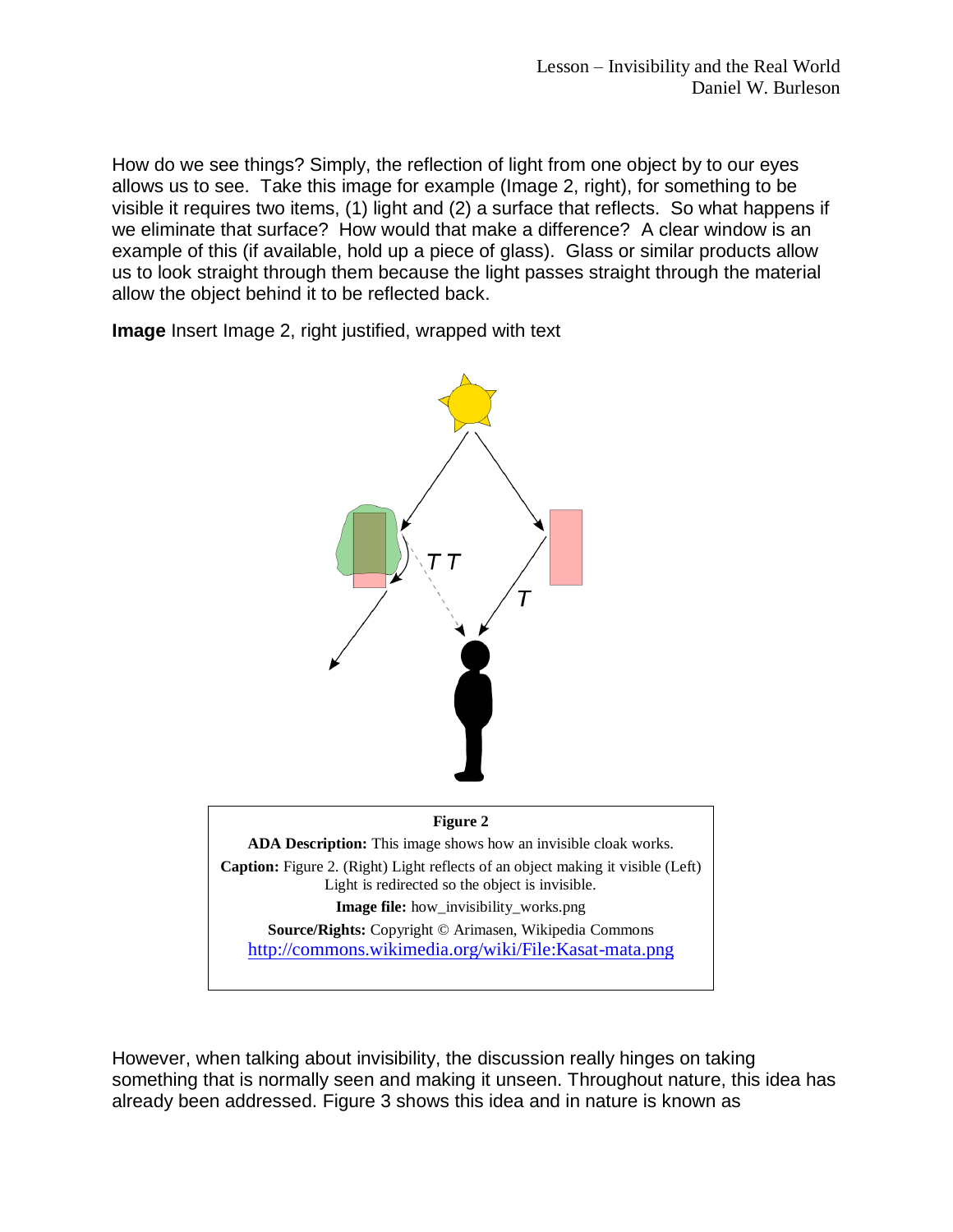camouflage. Camouflage is the art of concealment which is also the ultimate goal of invisibility. Harry Potter used the invisible cloak to hide himself as he moved around Hogwarts. The flounder uses splotches to match the floor of the water to conceal itself from predators. However, true invisibility allows for concealment no matter the background. A flounder like the one shown would not be "invisible" if it was located in water with a red bottom. So nature has gone one step farther through "adaptive camouflage." [\[1\]](#page-7-0) Cephalopods (squids, octupuses, etc.) can change their appearance based on their surroundings with quickness and ease. Scientists are currently studying how this type of camouflage works. This example does not allow the object to keeps its original look; however, could it be possible to keep your appearance and just become invisible. In nature, invisibility is achieved by camouflage so that the image that is return to you looks like one. So is it possible to really achieve what Harry Potter was able to do and completely disappear?

**Image** Insert Image 3, left justified, wrapped with text



#### **Image 3**

**ADA Description:** This image presents invisibility as it exists in nature. The image is of a flounder camouflaged with the gravel floor.

**Caption:** Figure 3. A flounder using the concept of invisibility in nature know as camouflage?

**Image file:** flounder camouflage.jpeg

**Source/Rights:** Copyright © User: Moondigger, Wikipedia Commons

[http://commons.wikimedia.org/wiki/File:Flounder\\_camo\\_md.jpg](http://commons.wikimedia.org/wiki/File:Flounder_camo_md.jpg)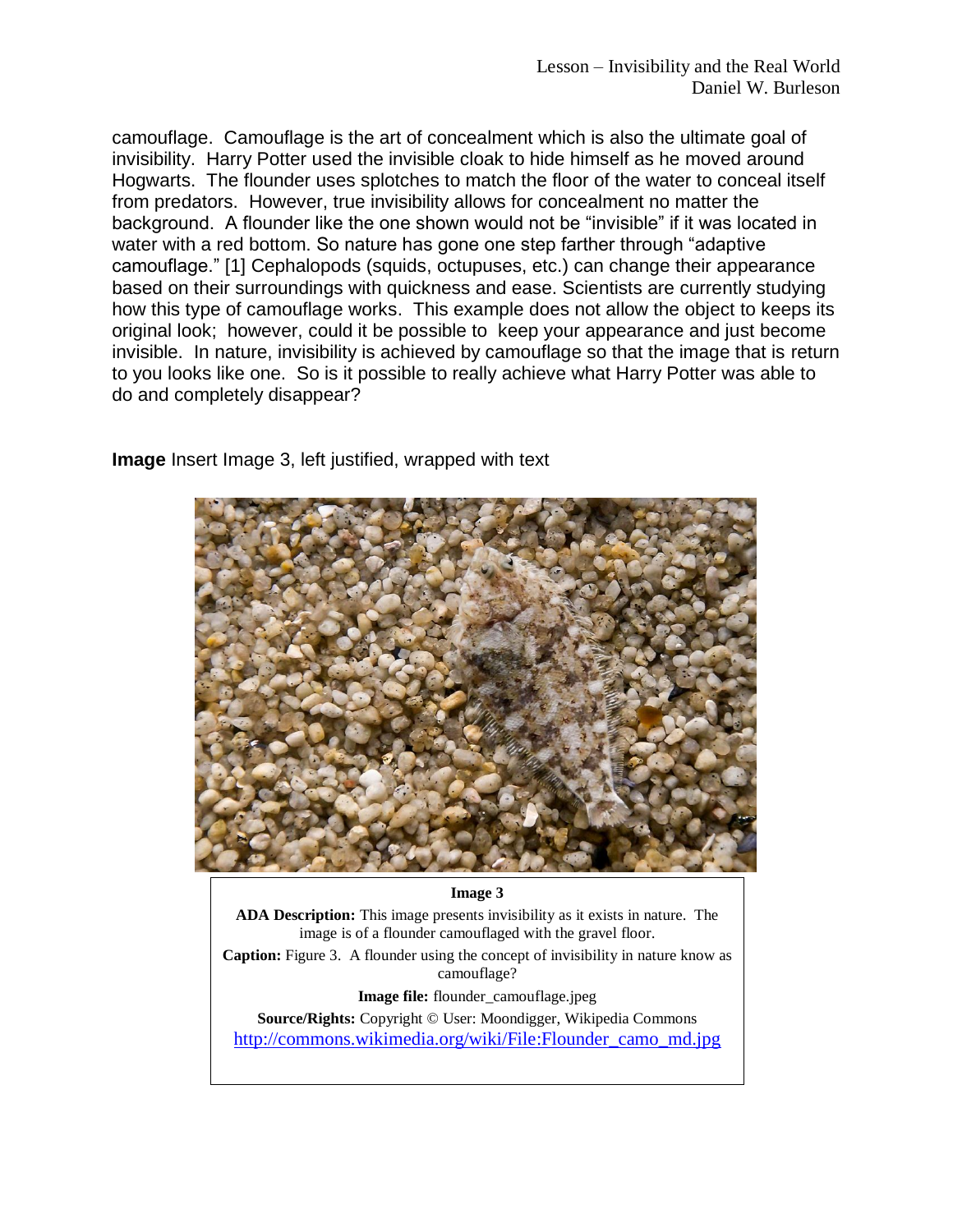Invisibility, like camouflage, manipulates the reflection of light so that it is hidden to the naked eye. As mentioned previously, Figure 2 shows the flow of an image reach a person (right) and how with invisibility must be achieved (left). The left side is where engineers have used nanotechnology to achieve "magical" results. In this lesson, three specific examples of invisibility created through nanotechnology: (1) nano-sunscreen, (2) carbon nanotubes, and (3) metamaterials. Each of these examples provides a unique example of how invisibility is being achieved through engineering and technology.

### **Metamaterials**



**Image** Insert Image 6, right justified, wrapped with text

**Image file:** negative\_refraction.jpeg

**Source/Rights:** Copyright © Ames Laboratory

[https://www.ameslab.gov/files/imagepicker/k/kgibson/Graphic\\_IQ](https://www.ameslab.gov/files/imagepicker/k/kgibson/Graphic_IQ-fig1.jpg)[fig1.jpg](https://www.ameslab.gov/files/imagepicker/k/kgibson/Graphic_IQ-fig1.jpg)

Metamaterials were first mentioned in work done by Russian physicist Victor Veselago in 1967 and refer to material that are not found in nature. He discovered nanoparticles that were smaller than a wavelength of light but most importantly, it exhibited negative electromagnetic properties. Let us talk a little bit about why this is important. Light waves interact with a material depending on its refractive index. While most material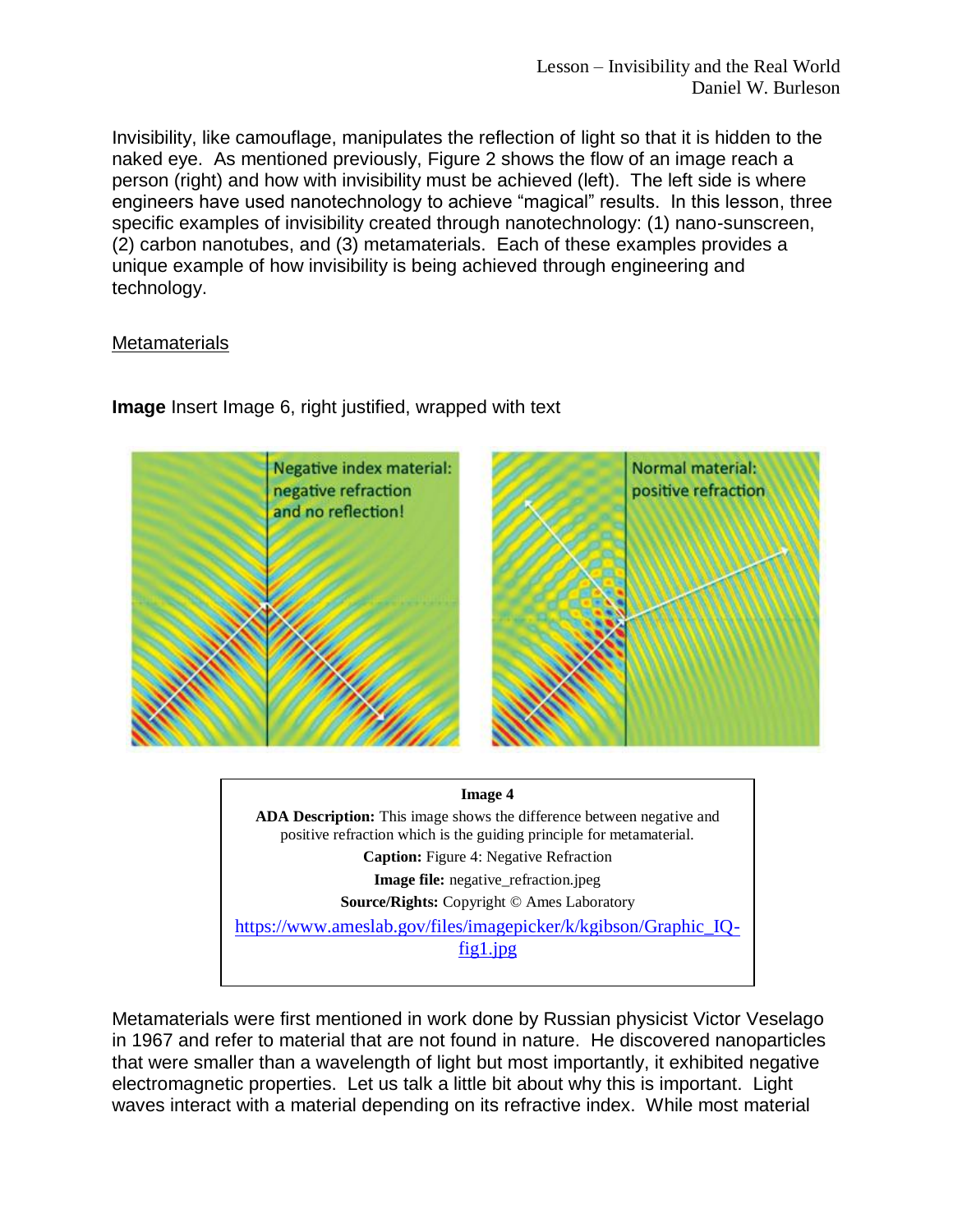have a positive refractive index, using these nanoparticles can change material from positive refraction to negative refraction. This would cause light waves to move around the object and not make it back to the on looker and making the object invisible.

In 2008, engineers at University of California, Berkley created "fishnet" material. This means, at a nanoscale, layers of silver and magnesium fluoride were stacked so that negative refraction would occur. At the beginning of 2011, scientist at MIT created a calcite crystal sheet that when laid with another calcite crystam sheet, bends the light around an object to create a cloaking effect. However, the current methods are limited to two-dimensions and is only invisible from certain directions [\[2\]](#page-7-1)

| <b>Word</b>          | <b>Definition</b>                                               |
|----------------------|-----------------------------------------------------------------|
| Nanotechnology       | The study and use of structures at a nanoscale                  |
| Invisibility         | Incapable by nature of being seen (Merriam-Webster              |
|                      | Dictionary)                                                     |
| Camouflage           | Concealment by means of disguise                                |
| Cloaking             | Something that conceals                                         |
| <b>Metamaterials</b> | Material engineered to have properties that may not be found in |
|                      | nature                                                          |

# **Vocabulary / Definitions**

# **Associated Activities**

Web of Nano Knowledge – As an introduction to nanotechnology before this lesson.

### **Lesson Closure**

The objectives of the lesson should be effectively reviewed with the students for a quiz. Leading into a discussion of the ethical responsibility related to this technology. Ask the students, "What was the ethical dilemma with Harry Potter using the invisible cloak?" (Have a couple students give their opinion) What are the ethical dilemmas related to invisibility in the real world? Students responses should be focused on the following points: (1) Since nanotechnology is a new technology, the potential impacts are not fully investigated 2) privacy issues related to invisibility.

### **Assessment**

Give the students the quiz provided with this lesson (attachment provided). Questions could be changed to be more multiple choice to make the quiz easier or more free-form short answer to make it harder. If you are using this for a technology class, it is recommended that this quiz be an online quiz so that students can use the computers. While this is not required, it would make it easier for collected results of the quiz.

### **Lesson Extension Activities**